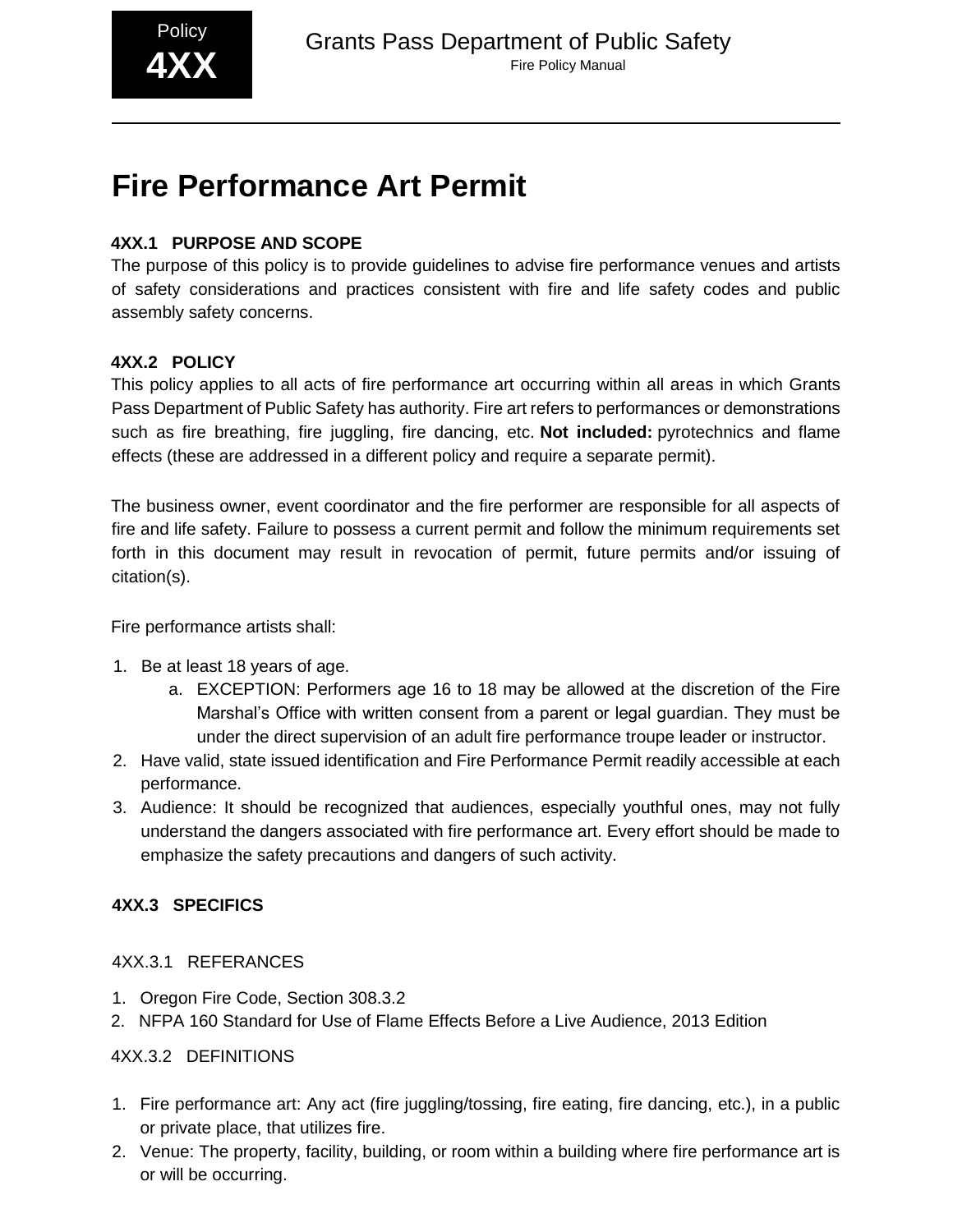#### **4XX.4 SPECIFICS**

The following information is provided for use by fire performance venues and artists.

Safety:

- 1. Space:
	- a. A 20-foot distance shall be maintained between the fire-involved item and any member of the audience or any combustible item within the immediate performance area. Additional distance or barriers may be required when deemed necessary by the Fire Marshal's Office. The perimeter boundary should be marked and secured. No member of the audience may come in contact with any flame or fuel at any time.
	- b. When multiple performers are within a performance area, boundaries must be expanded by 5' from all audience areas or combustible materials.
	- c. The use of fire retardant treated materials shall not cause a reduction in required safety distances.
	- d. A Fire Performance Art Venue's interior space must be protected by an approved automatic fire sprinkler system and have a minimum 12-foot ceiling height. Approval will be dependent upon design, height and materials of the ceiling.
	- e. Distances may be reduced by appeal through the Fire Marshal's Office depending upon venue layout or for devices that are not thrown or twirled. Examples would include devices such as fire eating wands and small finger torch type devices. It must be demonstrated that any reduction in distance provides the same level of safety as the original distances above.
- 2. Safety Personnel:
	- a. Two safety personnel shall be designated for each performance, one must maintain the perimeter, and the other's sole function is to act as a "spotter" and provide safety through constant monitoring of the performance, audience, and fuel storage area. In limited circumstances the number of required safety personnel may be reduced when approved. Example: one performer outdoors with 10 members in the audience may require only one trained spotter.
	- b. Spotters should be knowledgeable in the use of, and have ready access to, fire extinguishers and extinguishing agents. Spotters may be other performers not participating in the current performance.
	- c. Additional spotters/safety personnel may be required when:
		- i. There are four or more fire artists performing at the same time.
		- ii. There is a large, non-seated audience in attendance.
		- iii. Anytime deemed necessary by the Fire Marshal's Office.
	- d. Spotters will have direct access to at least one 5-gallon, open-topped bucket of water, minimum ¾ full, to cool accidental burns. Additional water buckets may be required, dependent upon the circumstances of the performance and occupancy.
	- e. A shallow drip pan should be used in the fuel area to prevent runoff of any spilled fuel. If any excess fuel or flame reaches the audience or unintended materials, the performer(s) may be cited and the permit may be revoked.
- 3. Extinguishing Agents:
	- a. At least one 2A-10BC minimum classification fire extinguisher is required in close proximity to each spotter to combat any flammable or combustible liquid fires. Additional fire extinguishers may be required, dependent upon circumstances of the performance and the occupancy.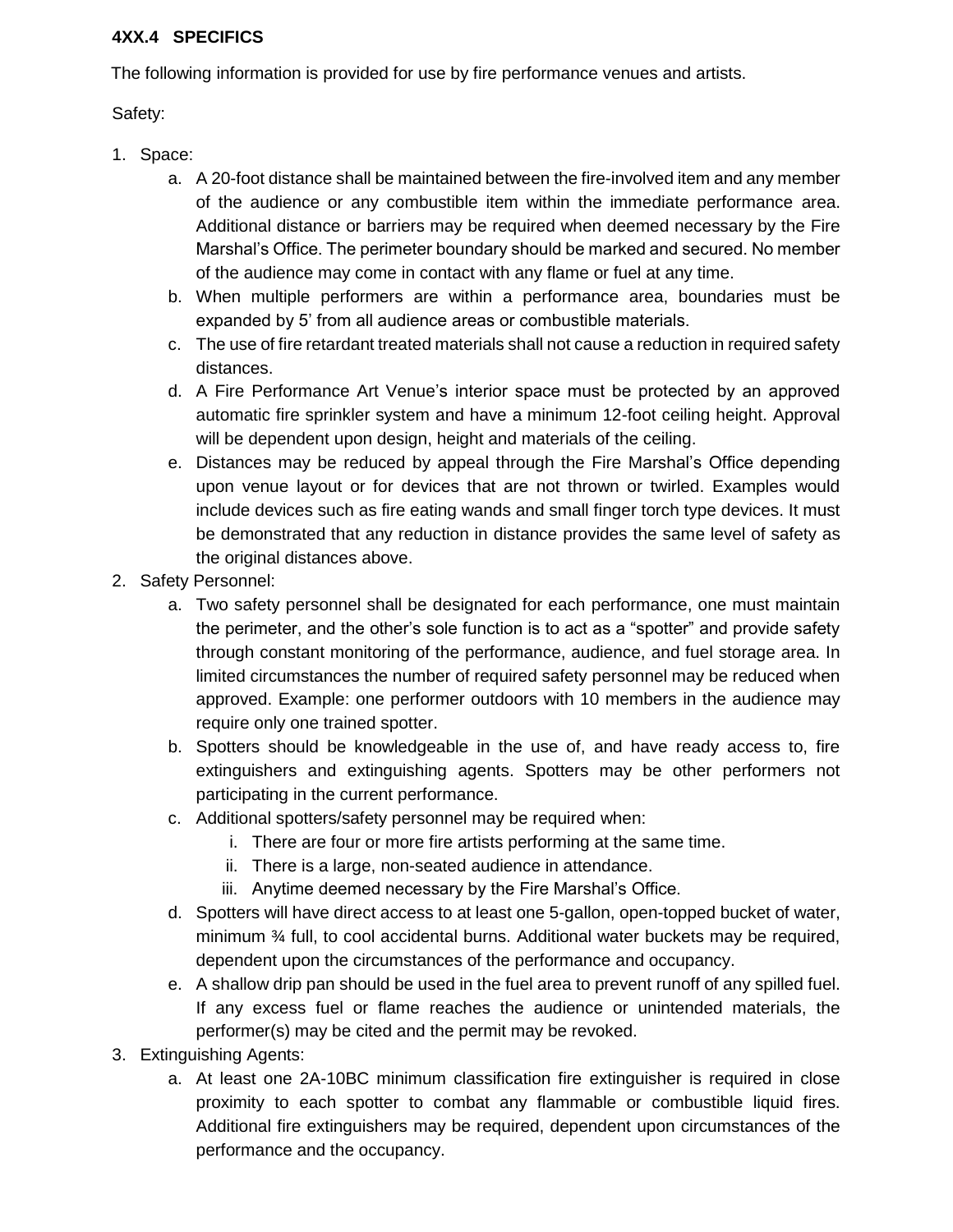- b. Each spotter shall have at least one wet cotton towel (minimum size  $15"$  x  $24"$ ) or a wool or Nomex blanket or Duvetyne readily available to extinguish the fire implement(s). The towel should be white in color to differentiate its use from other towels that might be used to mop up flammable or combustible liquid spills. Colored towels for mopping up flammable or combustible liquids should be stored in a metal container with a tight fitting lid.
- 4. Fire Implements:
	- a. It is recommended that wick material consist of Aramids such as Kevlar or Nomex in combination with fiberglass.
	- b. Devices and equipment shall be checked before every performance to ensure strength and integrity. If items are tethered to maintain control from launching into the audience, the tether shall be of non-combustible material in good repair, without fraying or cracking.
	- c. Common fire implements include:

| -Wands                | l-Poi           | l-Hoops         |
|-----------------------|-----------------|-----------------|
| -Palm or hand torches | <b>-Staff</b>   | -Swords         |
| -Fans                 | -Juggle torches | '-Large meteors |

#### 5. Fuels:

| -Denatured Alcohol             | -White Gas (Coleman fuel) | - I-Lamp Oil (smokeless/odorless) |
|--------------------------------|---------------------------|-----------------------------------|
| -Isoparaffin Oil (Shell Sol T) | Coleman fuel.             | I-Kerosene (for outside use only) |

Note: Gasoline is prohibited under any circumstance.

Fuel may be allowed in either the original container with the cap secured in place or in a metal lidded liquid storage container, maximum one (1) gallon on site. Glass containers shall never be used for storage of fuel.

- 6. Clothing:
	- a. The clothing of performers and spotters should be snug fitting and made of fire resistant materials or natural fiber such as wool, leather, or cotton. Synthetic clothing shall not be worn. If there is any unintended or inappropriate flame spread during a performance, the performers permit may be revoked and a citation issued.
- 7. Smoking:
	- a. Smoking shall be prohibited within the boundary of the performance and fuel storage areas.

# **4XX.5 PERMIT ISSUANCE**

4XX.5.1 Individual Fire Performance Art Conditional Use Permit:

- 1. Each fire performance artist must obtain an "Individual Fire Performance Art Conditional Use Permit" for each performance location. Permits will be valid for one year from the date of issue.
- 2. Once an Individual Fire Performance Art Conditional Use Permit is issued, the artist may call the Fire Prevention Bureau at 541-450-6200 within 7 days notice of an upcoming performance to add any additional dates to their permit.
- 3. Each application shall be accompanied by:
	- a. A copy of the performer's photo ID.
	- b. A written letter signed by the property owner or their representative authorizing the fire art performance. For outdoor events, the event planner must also sign the authorization letter. If performing in a public space such as a park or street, the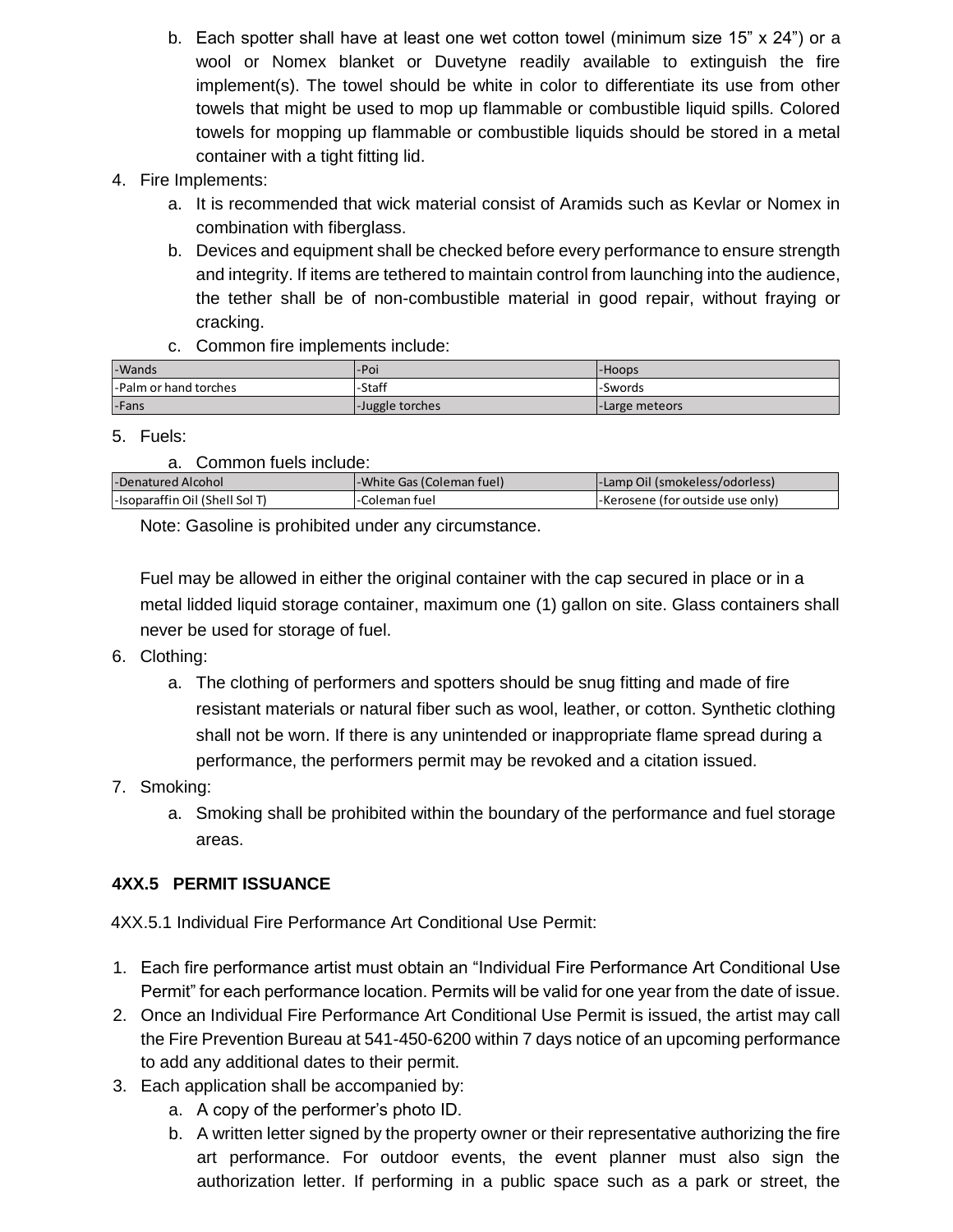authorizing representative is the Bureau responsible for that space, i.e. Parks & Recreation, Transportation, etc.

- c. Letters will clearly indicate:
	- i. The site address
	- ii. Business name (if applicable)
	- iii. Drawing with measurements outlining the performance area/perimeter
	- iv. Printed name/title of the person signing the letter
	- v. Current contact information of building owner or their representative.
- 4. Artists shall ensure that locations where they intend to perform hold a current "Conditional Use – Fire Performance Art Venue Permit".
- 5. A permit with up to 10 performers may be obtained by the leader of a fire performance troupe.
- 6. Each performer must have photo ID on site or, the permit holder may be subject to revocation of the permit and subject to citation.

4XX.5.2 Fire Performance Art Venue Conditional Use Permit:

1. Fire performance venues, including street fairs or outdoor public events, hosting a Fire Performance shall obtain an annual "Conditional Use – Fire Performance Art Venue Permit" through the Fire Marshal's Office. The approved permit will include a copy of this policy and will expire one year from date of issue.

> EXCEPTION: For a special one-time event at a given venue, a single event venue permit may be issued.

- 2. Each application shall be accompanied by:
	- a. A site plan of the venue, including:
		- i. The dimensions of the performance area, seating and equipment layout.
		- ii. Dimensions of the room, aisles, and location of exits.
	- b. A written letter signed by the property owner or their representative authorizing the fire art performance. For public spaces such as a park or street, the authorizing representative is the Bureau responsible for that space, i.e. Parks & Recreation, Transportation, etc.
- 3. Applications must be received 21 calendar days prior to the scheduled performance date to accommodate plan review and a site visit, prior to issuing a permit. Applications received after this deadline may be denied.
- 4. The permit will be valid for one year from date of issue.
- 5. Venues shall ensure that performers hold a current "Individual Fire Performance Art Conditional Use Permit".

4XX.5.3 Inspection:

Venue owners, their representatives, and event coordinators for street fairs or outdoor public gatherings, are responsible to maintain the requirements as outlined in this policy during all fire practice and performance